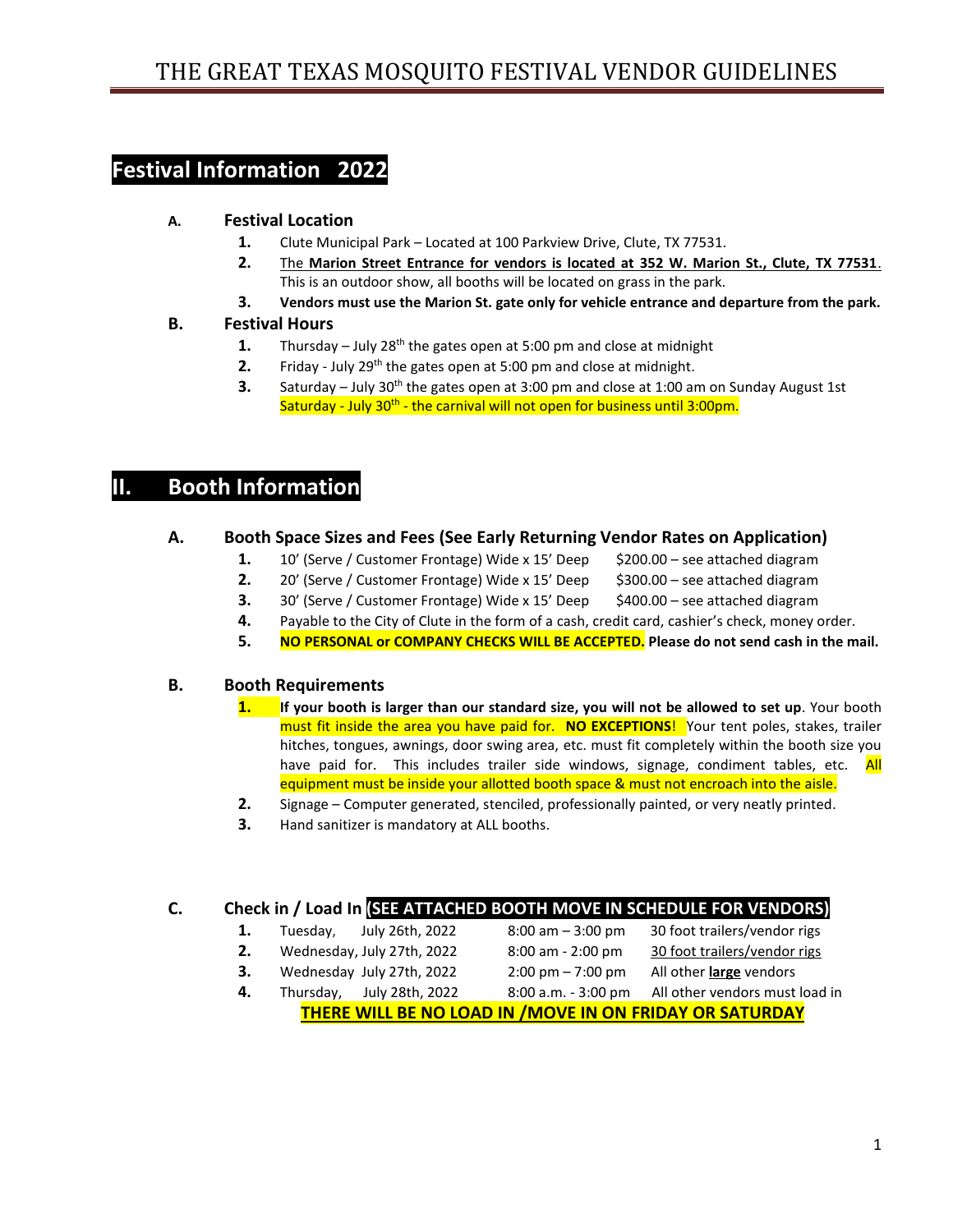#### **D. Electrical Requirements**

- **1.** Only heavy duty, 100 ft., #12 extension cords, (grounded plugs) are allowed to be used. If you do not have this type of extension cord, you will not be allowed to plug in.
- **2.** Please identify your cord by marking or tagging it at the male end of the plug.

## **III. Vendor Information**

#### **A. Parking Passes for Vendors**

- **1.** One (1) parking pass will be issued to each vendor at check-in. Additional passes are \$40.00 for the 3 days.
- **2.** A vehicle with a properly affixed parking sticker will be allowed to park inside the festival grounds in the vendor parking lot only. They will not be allowed to drive to their booth until

12:30 a.m. on Friday and Saturday and 1:30 a.m. on Sunday. This parking pass will allow vendors to enter and exit the festival grounds at the Marion Street gate during operating hours. Passes will **NOT** be mailed. All other parking is outside the festival grounds. Drive in entrance only through Marion Gate.

- **3.** ANY VEHICLE PARKED INSIDE THE GROUNDS OF THE FESTIVAL, WHICH IS NOT PROPERLY PARKED AND / OR DOES NOT HAVE A CURRENT PARKING PASS – WILL BE TOWED AT THE OWNER'S EXPENSE – WITH NO FURTHER NOTICE.
- **4.** Everyone in the vehicle must have a festival wristband to enter.

#### **B. Parking Regulations for Vendors**

- **1.** All vehicles, without a parking sticker, must be removed from inside the booth area before 3:30 p.m., Thursday & Friday and by 1:00 pm on Saturday. All vehicles must be properly parked in vendor parking lot, not pulled up next to or behind your booth space.
- **2.** No Vehicles will be allowed at your booth unless they are part of your display.
- **3.** Any vehicle that is part of a display must remain at said site during festival hours.

#### **C. Armbands for Vendors**

- **1.** Four (4) three-day armbands will be provided per vendor. Additional armbands may be purchased for \$20.00/armband before the festival with a limit of four (4) additional armbands.
- **2.** At the time of check-in vendors will be issued their worker armbands.
- **3.** NO ARMBANDS WILL BE MAILED.
- **4.** Armbands must be worn properly, meaning that they cannot be slipped over your wrist, no tape, etc. Armbands cannot be passed from worker to worker. Improperly worn armbands will be taken up at the admission gate and the person will be denied entry. All workers must have an armband or pay daily admission fees to come through any admission gate.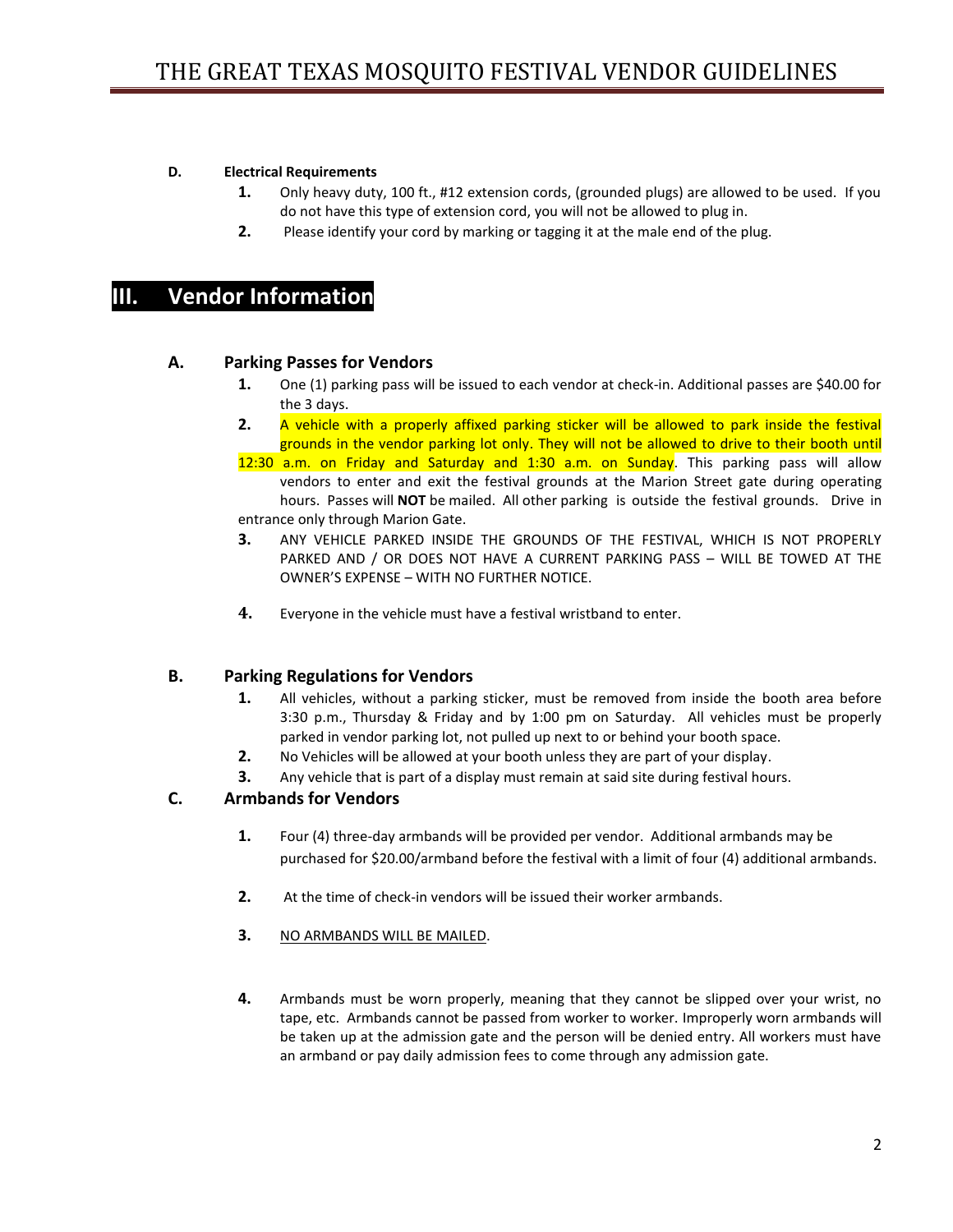# General Information

### **D. Replenishment of Stock**

**1.** Replenishment of stock is the sole responsibility of the vendor and should be done before gate closing as listed below:

 **Thursday & Friday Gates open 8:30 am Gates close 3:30 pm Saturday Gates open 8:30 am Gates close 1:00 pm** If you need to replenish your stock during the festival hours and if your vehicle has a vendor parking pass, you may drive in at the Marion Street gate and park in the assigned vendor parking area. **YOU MAY NOT TAKE YOUR VEHICLE TO YOUR BOOTH DURING THE FESTIVAL HOURS OR AFTER GATES HAVE CLOSED. You must hand carry your supplies to your vendor spot.** 

### **E. Solicitation**

**1.** All solicitation and / or sales must take place within your vendor booth space unless you have received prior approval.

#### **F. Security**

**1.** The Festival will provide onsite security on Tuesday 7/26 & Wednesday 7/27 from 5pm to 7am.

**2.** The Festival will provide onsite security Thursday 7/28 from 5:00 pm until Sunday 7/31 at 8:00 am.

**3.** The festival is not responsible for your booth or its contents. Security is not provided after 8:00 a.m. on Sunday July 31st.

### **G. Clean Up Responsibilities**

**1.** Booth cleanup is the sole responsibility of the vendor. Each vendor must properly dispose of their trash in the **DUMPSTERS** located at the front and rear of the grounds on a daily basis. Trash barrels located throughout the park grounds are for festival patrons and are not for vendor trash. Festival clean-up crews are not responsible for disposing of vendor trash. If it is determined that you used any undesignated trash cans and / or left any litter in your booth space you will not be sent a contract for the following festival year.

**2.** All booth litter must be removed from the Festival Grounds no later than 8:00 am, Sunday July 31st. Any items left after 10:00am, July 31<sup>st</sup>, will be disposed of by festival staff.

### **H. Non – Food Vendor Items**

- **1.** Only designated vendors will sell "light up" toys and miscellaneous "light up" items. These booth spaces will be chosen by the GTMF Executive SWAT Team committee.
- **2.** Only designated vendors will sell sand art or do any type of face painting. These vendors will have rights to sell or market these items. These booth spaces will be chosen by the GTMF Executive SWAT Team committee.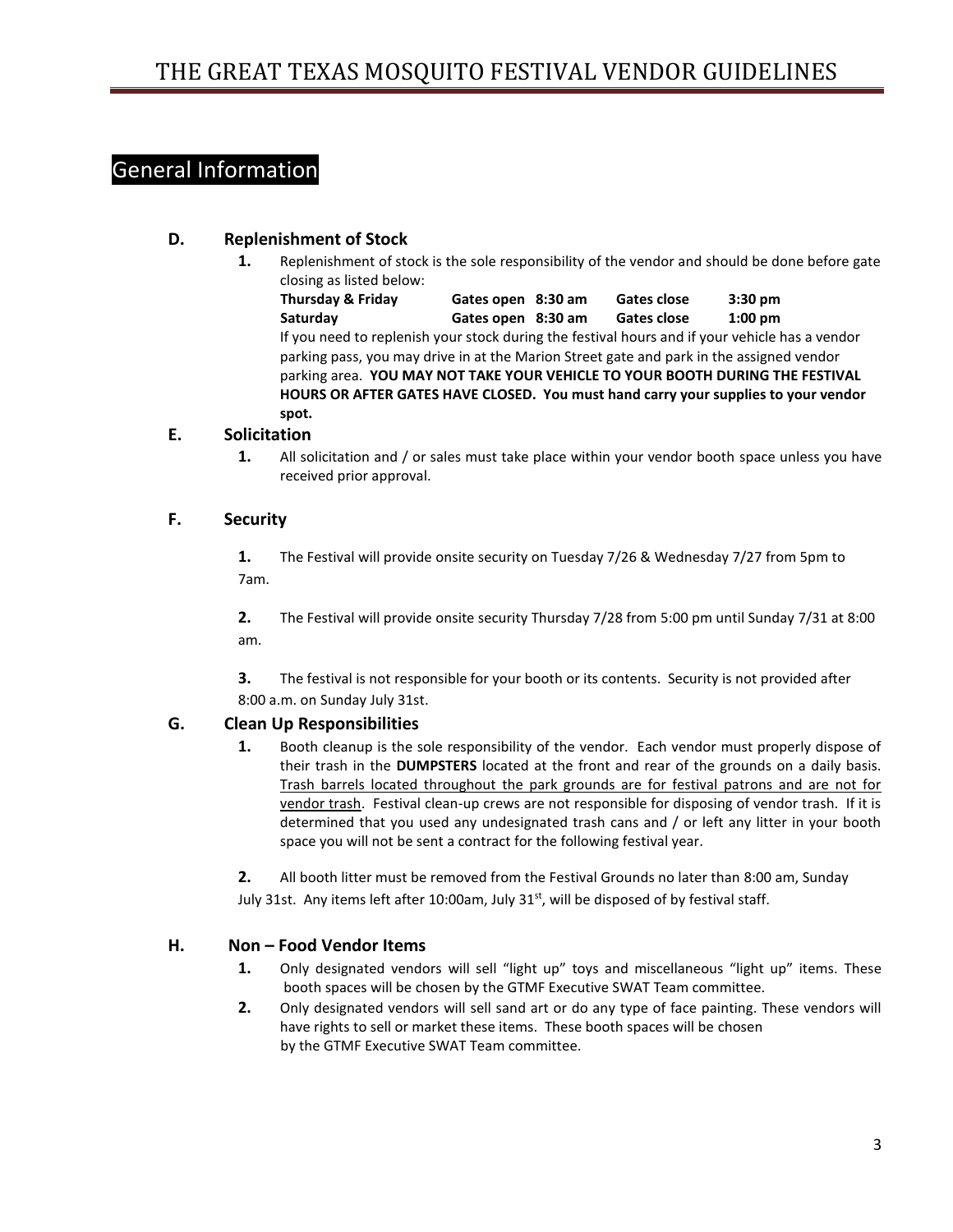### **I. Restricted Vendor Items**

**1.** Items not allowed in booth include but are not limited to: Throwing stars, martial arts weapons, brass knuckles, roach clips, snap' n pops, **knives of any sort**, drug paraphernalia of any kind, crazy string, counterfeit merchandise, water weenies, potato guns and bubbles/ bubble machines. If any item is questionable, please contact the Great Texas Mosquito Festival at 979-265-8392 or 800-371-2971. The Great Texas Mosquito Festival reserves the right to limit or restrict the sale of any items.

### **J. Carbonated beverages, energy drinks or bottled water**

**1.** All vendors will be allowed to sell carbonated beverages, lemonade, tea, energy drinks and bottled water. *Nothing may be sold in glass containers.* Vendors may set their own price points and size for these drinks. The executive board will permit two (2) frozen drink vendors, depending on their electrical requirements.

**2.** Bagged ice will be available for sale to all vendors.

## **IV. Food Booths**

- A. Health Permit
	- **1.** A health permit is issued through the City Code Enforcement office for all food booths (\$25.00 per booth) and will be due when you submit your contract. This will be issued on Thursday, July 28<sup>th</sup> at your booth during inspection.
- B. Health Inspection
	- **1.** The City Health Inspector will inspect each booth on Thursday, July 28<sup>th</sup>.
	- **2.** Food Booths must comply with current guidelines for food handling and have a current Texas Food Handlers Certificate. (See attached City of Clute Code Enforcement Dept. Guidelines for Food Handling at Temporary Events.)
	- **3.** There is no refund to food vendors who do not pass their health inspection.
- *C.* Food Vendor Items
	- **1.** A complete inventory of items you wish to sell must be included with your application. All food vendors may sell carbonated beverages, energy drinks, tea, lemonade, and water at their booths. There are no exclusives on food items for sale – there may be other vendors selling similar products. Bagged ice will available, on the festival grounds, for sale to vendors